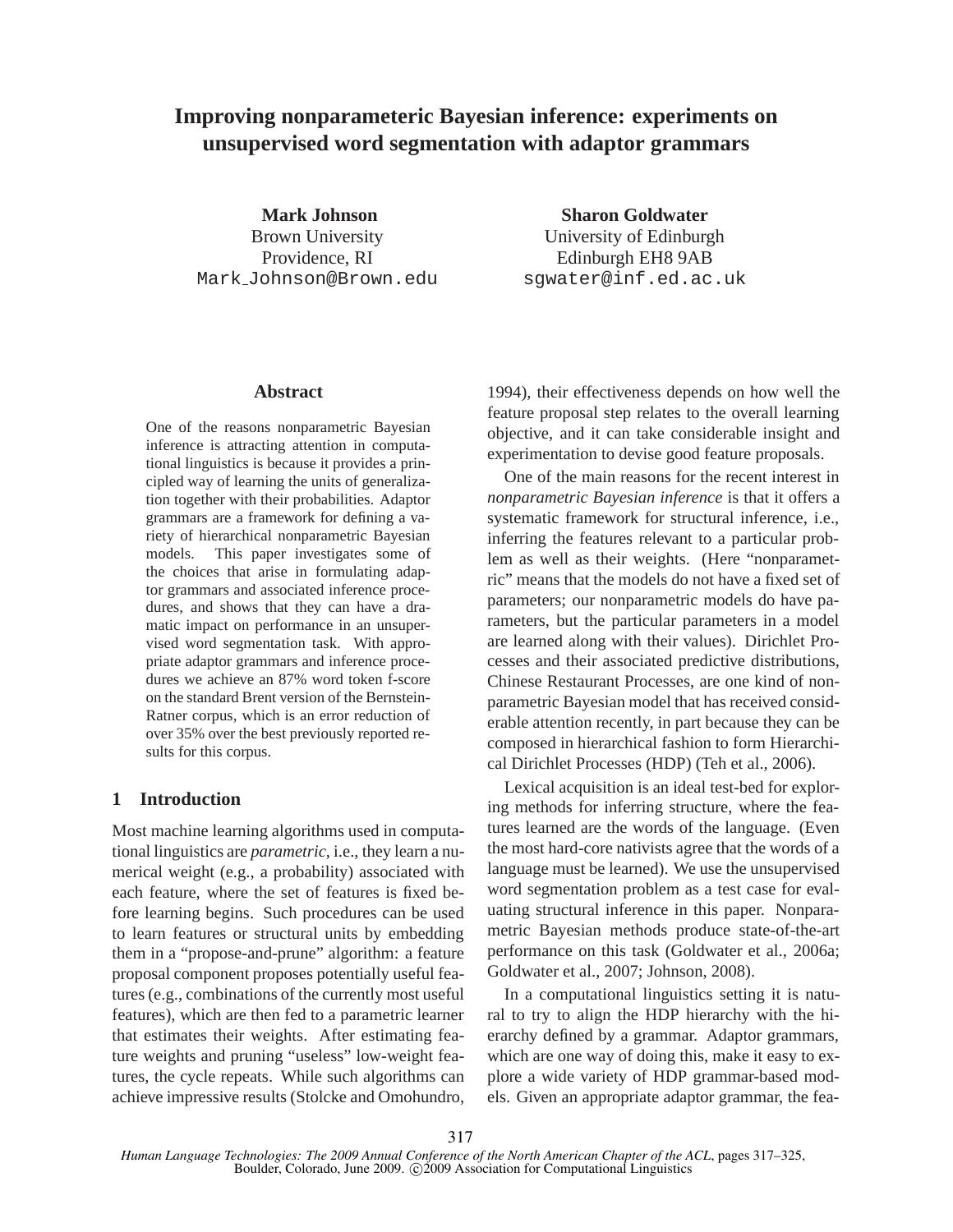tures learned by adaptor grammars can correspond to linguistic units such as words, syllables and collocations. Different adaptor grammars encode different assumptions about the structure of these units and how they relate to each other. A generic adaptor grammar inference program infers these units from training data, making it easy to investigate how these assumptions affect learning (Johnson, 2008).<sup>1</sup>

However, there are a number of choices in the design of adaptor grammars and the associated inference procedure. While this paper studies the impact of these on the word segmentation task, these choices arise in other nonparametric Bayesian inference problems as well, so our results should be useful more generally. The rest of this paper is organized as follows. The next section reviews adaptor grammars and presents three different adaptor grammars for word segmentation that serve as running examples in this paper. Adaptor grammars contain a large number of adjustable parameters, and Section 3 discusses how these can be estimated using Bayesian techniques. Section 4 examines several implementation options within the adaptor grammar inference algorithm and shows that they can make a significant impact on performance. Cumulatively these changes make a significant difference in word segmentation accuracy: our final adaptor grammar performs unsupervised word segmentation with an 87% token f-score on the standard Brent version of the Bernstein-Ratner corpus (Bernstein-Ratner, 1987; Brent and Cartwright, 1996), which is an error reduction of over 35% compared to the best previously reported results on this corpus.

### **2 Adaptor grammars**

This section informally introduces adaptor grammars using unsupervised word segmentation as a motivating application; see Johnson et al. (2007b) for a formal definition of adaptor grammars.

Consider the problem of learning language from continuous speech: segmenting each utterance into words is a nontrivial problem that language learners must solve. Elman (1990) introduced an idealized version of this task, and Brent and Cartwright (1996) presented a version of it where the data consists of unsegmented phonemic representations of the sentences in the Bernstein-Ratner corpus of child-directed speech (Bernstein-Ratner, 1987). Because these phonemic representations are obtained by looking up orthographic forms in a pronouncing dictionary and appending the results, identifying the word tokens is equivalent to finding the locations of the word boundaries. For example, the phoneme string corresponding to "you want to see the book" (with its correct segmentation indicated) is as follows:

$$
y\mathbin{\lrcorner} u\mathbin{\lrcorner} w\mathbin{\lrcorner} a\mathbin{\lrcorner} n\mathbin{\lrcorner} t\mathbin{\lrcorner} u\mathbin{\lrcorner} s\mathbin{\lrcorner} i\mathbin{\lrcorner} D\mathbin{\lrcorner} 6\mathbin{\lrcorner} b\mathbin{\lrcorner} U\mathbin{\lrcorner} k
$$

We can represent any possible segmentation of any possible sentence as a tree generated by the following *unigram grammar*.

$$
\frac{\text{Sentence} \rightarrow \text{Word}^+}{\text{Word} \rightarrow \text{Phoneme}^+}
$$

The nonterminal Phoneme expands to each possible phoneme; the underlining, which identifies "adapted nonterminals", will be explained below. In this paper "+" abbreviates right-recursion through a dummy nonterminal, i.e., the unigram grammar actually is:

$$
\begin{aligned}\n\text{Sentence} &\rightarrow \underline{\text{Word}} \\
\text{Sentence} &\rightarrow \underline{\text{Word}} \\
\text{Nonemes} &\rightarrow \text{Phoneme} \\
\text{Phonemes} &\rightarrow \text{Phoneme} \\
\text{Phonemes} &\rightarrow \text{Phoneme} \\
\end{aligned}
$$

A PCFG with these productions can represent all possible segmentations of any Sentence into a sequence of Words. But because it assumes that the probability of a word is determined purely by multiplying together the probability of its individual phonemes, it has no way to encode the fact that certain strings of phonemes (the words of the language) have much higher probabilities than other strings containing the same phonemes. In order to do this, a PCFG would need productions like the following one, which encodes the fact that "want" is a Word.

$$
Word \rightarrow w \text{ a n t}
$$

Adaptor grammars can be viewed as a way of formalizing this idea. Adaptor grammars learn the probabilities of entire subtrees, much as in tree substitution grammar (Joshi, 2003) and DOP (Bod,

<sup>&</sup>lt;sup>1</sup>The adaptor grammar inference program is available for download at http://www.cog.brown.edu/˜mj/Software.htm.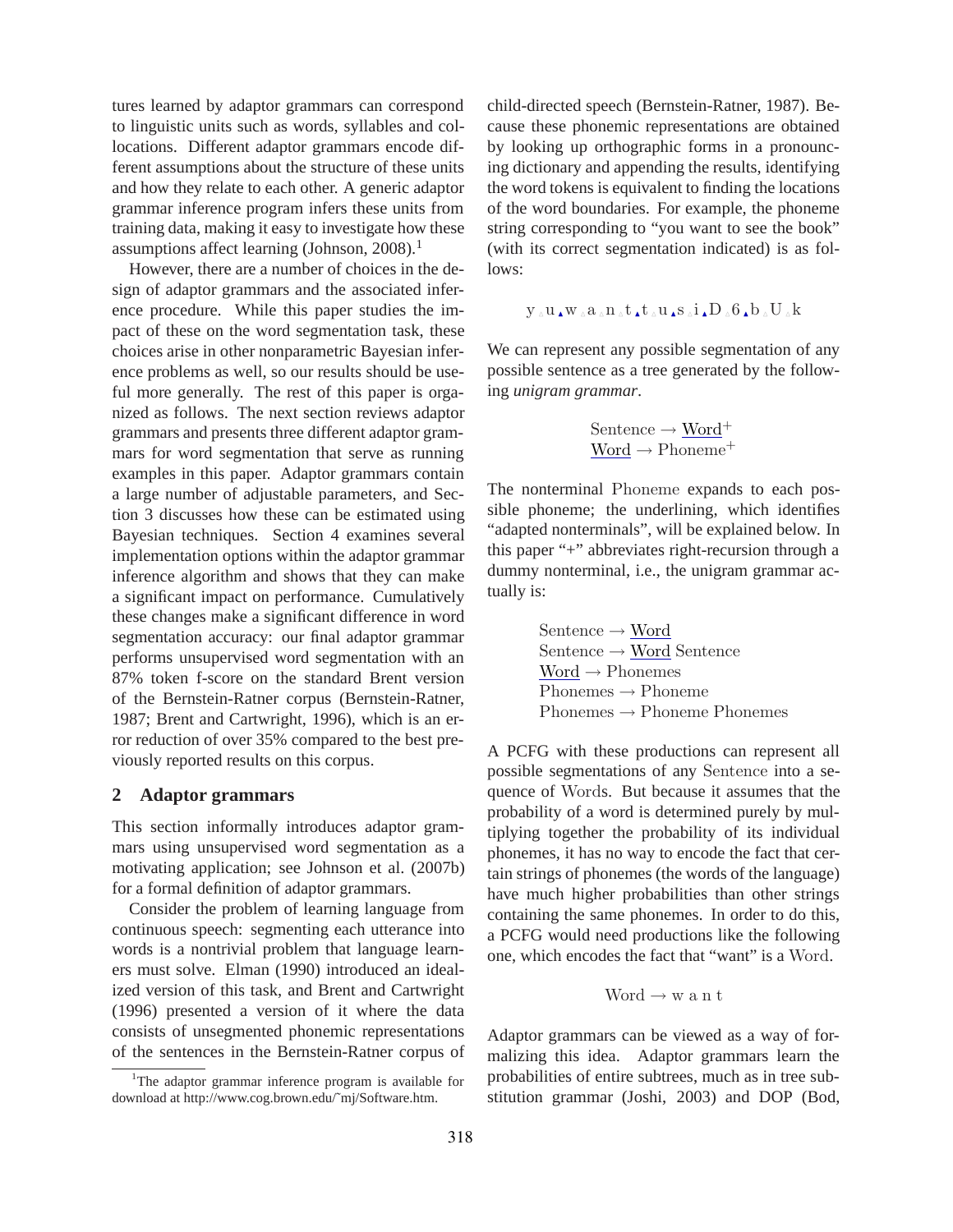1998). (For computational efficiency reasons adaptor grammars require these subtrees to expand to terminals). The set of possible adapted tree fragments is the set of all subtrees generated by the CFG whose root label is a member of the set of *adapted nonterminals* A (adapted nonterminals are indicated by underlining in this paper). For example, in the unigram adaptor grammar  $A = \{Word\}$ , which means that the adaptor grammar inference procedure learns the probability of each possible Word subtree. Thus adaptor grammars are simple models of structure learning in which adapted subtrees are the units of generalization.

One might try to reduce adaptor grammar inference to PCFG parameter estimation by introducing a context-free rule for each possible adapted subtree, but such an attempt would fail because the number of such adapted subtrees, and hence the number of corresponding rules, is unbounded. However nonparametric Bayesian inference techniques permit us to *sample* from this infinite set of adapted subtrees, and only require us to instantiate the finite number of them needed to analyse the finite training data.

An *adaptor grammar* is a 7-tuple  $(N, W, R, S, \theta, A, C)$  where  $(N, W, R, S, \theta)$  is a PCFG with nonterminals  $N$ , terminals  $W$ , rules R, start symbol  $S \in N$  and rule probabilities  $\theta$ , where  $\theta_r$  is the probability of rule  $r \in R$ ,  $A \subseteq N$  is the set of *adapted nonterminals* and C is a vector of *adaptors* indexed by elements of  $A$ , so  $C_X$  is the adaptor for adapted nonterminal  $X \in A$ .

Informally, an adaptor  $C_X$  nondeterministically maps a stream of trees from a *base distribution*  $H_X$ whose support is  $T_X$  (the set of subtrees whose root node is  $X \in N$  generated by the grammar's rules) into another stream of trees whose support is also  $T_X$ . In adaptor grammars the base distributions  $H_X$ are determined by the PCFG rules expanding X and the other adapted distributions, as explained in Johnson et al. (2007b). When called upon to generate another sample tree, the adaptor either generates and returns a fresh tree from  $H_X$  or regenerates a tree it has previously emitted, so in general the adapted distribution differs from the base distribution.

This paper uses adaptors based on Chinese Restaurant Processes (CRPs) or Pitman-Yor Processes (PYPs) (Pitman, 1995; Pitman and Yor, 1997; Ishwaran and James, 2003). CRPs and PYPs nondeterministically generate infinite sequences of natural numbers  $z_1, z_2, \ldots$ , where  $z_1 = 1$  and each  $z_{n+1} \leq m+1$  where  $m = \max(z_1, ..., z_n)$ . In the "Chinese Restaurant" metaphor samples produced by the adaptor are viewed as "customers" and  $z_n$ is the index of the "table" that the nth customer is seated at. In adaptor grammars each table in the adaptor  $C_X$  is labeled with a tree sampled from the base distribution  $H_X$  that is shared by all customers at that table; thus the  $n$ th sample tree from the adaptor  $C_X$  is the  $z_n$ th sample from  $H_X$ .

CRPs and PYPs differ in exactly how the sequence  $\{z_k\}$  is generated. Suppose  $z =$  $(z_1, \ldots, z_n)$  have already been generated and  $m =$  $\max(z)$ . Then a CRP generates the next table index  $z_{n+1}$  according to the following distribution:

$$
P(Z_{n+1} = k \mid z) \propto \begin{cases} n_k(z) & \text{if } k \leq m \\ \alpha & \text{if } k = m+1 \end{cases}
$$

where  $n_k(z)$  is the number of times table k appears in z and  $\alpha > 0$  is an adjustable parameter that determines how often a new table is chosen. This means that if  $C_X$  is a CRP adaptor then the next tree  $t_{n+1}$ it generates is the same as a previously generated tree  $t'$  with probability proportional to the number of times  $C_X$  has generated  $t'$  before, and is a "fresh" tree  $t$  sampled from  $H_X$  with probability proportional to  $\alpha_X H_X(t)$ . This leads to a powerful "richget-richer" effect in which popular trees are generated with increasingly high probabilities.

Pitman-Yor Processes can control the strength of this effect somewhat by moving mass from existing tables to the base distribution. The PYP predictive distribution is:

$$
P(Z_{n+1} = k \mid z) \propto \begin{cases} n_k(z) - a & \text{if } k \leq m \\ m a + b & \text{if } k = m+1 \end{cases}
$$

where  $a \in [0, 1]$  and  $b > 0$  are adjustable parameters. It's easy to see that the CRP is a special case of the PRP where  $a = 0$  and  $b = \alpha$ .

Each adaptor in an adaptor grammar can be viewed as estimating the probability of each adapted subtree  $t$ ; this probability can differ substantially from t's probability  $H_X(t)$  under the base distribution. Because Words are adapted in the unigram adaptor grammar it effectively estimates the probability of each Word tree separately; the sampling estimators described in section 4 only instantiate those Words actually used in the analysis of Sentences in the corpus. While the Word adaptor will generally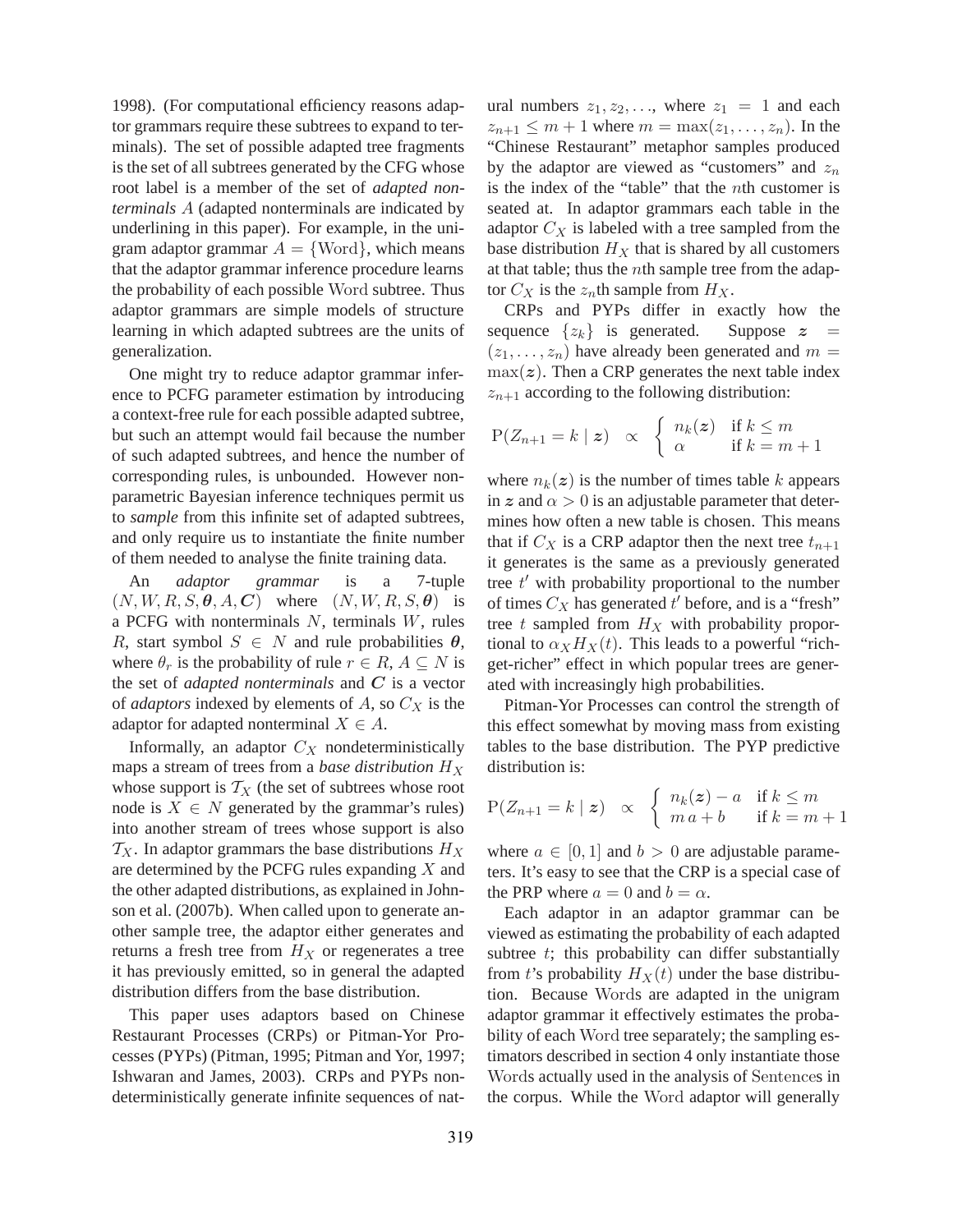prefer to reuse Words that have been used elsewhere in the corpus, it is always possible to generate a fresh Word using the CFG rules expanding Word into a string of Phonemes.

We assume for now that all CFG rules  $R_X$  expanding the nonterminal  $X \in N$  have the same probability (although we will explore estimating  $\theta$ below), so the base distribution  $H_{\text{Word}}$  is a "monkeys banging on typewriters" model. That means the unigram adaptor grammar implements the Goldwater et al. (2006a) unigram word segmentation model, and in fact it produces segmentations of similar accuracies, and exhibits the same characteristic undersegmentation errors. As Goldwater et al. point out, because Words are the only units of generalization available to a unigram model it tends to misanalyse collocations as words, resulting in a marked tendancy to undersegment.

Goldwater et al. demonstrate that modelling bigram dependencies mitigates this undersegmentation. While adaptor grammars cannot express the Goldwater et al. bigram model, they can get much the same effect by directly modelling collocations (Johnson, 2008). A *collocation adaptor grammar* generates a Sentence as a sequence of Collocations, each of which expands to a sequence of Words.

$$
\begin{array}{c}\n\text{Sentence} \rightarrow \underline{\text{Colloc}}^+\\
\underline{\text{Colloc}} \rightarrow \underline{\text{Word}}^+\\
\underline{\text{Word}} \rightarrow \text{Phoneme}^+\n\end{array}
$$

Because Colloc is adapted, the collocation adaptor grammar learns Collocations as well as Words. (Presumably these approximate syntactic, semantic and pragmatic interword dependencies). Johnson reported that the collocation adaptor grammar segments as well as the Goldwater et al. bigram model, which we confirm here.

Recently other researchers have emphasised the utility of phonotactic constraints (i.e., modeling the allowable phoneme sequences at word onsets and endings) for word segmentation (Blanchard and Heinz, 2008; Fleck, 2008). Johnson (2008) points out that adaptor grammars that model words as sequences of syllables can learn and exploit these constraints, significantly improving segmentation accuracy. Here we present an adaptor grammar that models collocations together with these phonotactic constraints. This grammar is quite complex, permitting us to study the effects of the various model and implementation choices described below on a complex hierarchical nonparametric Bayesian model.

The *collocation-syllable adaptor grammar* generates a Sentence in terms of three levels of Collocations (enabling it to capture a wider range of interword dependencies), and generates Words as sequences of 1 to 4 Syllables. Syllables are subcategorized as to whether they are initial (I), final (F) or both (IF).

Sentence  $\rightarrow$  Colloc3<sup>+</sup>  $\text{Colloc}3 \to \text{Colloc}2^+$  $\text{Colloc}2 \rightarrow \text{Colloc}1^+$  $Colloc1 \rightarrow Word^+$  $Word \rightarrow SyllableIF$  $Word \rightarrow SyllableI (Syllable) (Syllable) SyllableF$  $Syllable \rightarrow Onset Rhyme$  $Onset \rightarrow Consonant^+$  $Rhyme \rightarrow Nucleus Coda$  $Nucleus \rightarrow Vowel^+$  $\text{Coda} \rightarrow \text{Consonant}^+$  $SyllableIF \rightarrow$  OnsetI RhymeF  $OnsetI \rightarrow Consonant^+$  $RhymeF \rightarrow Nucleus CodaF$  $\mathrm{CodeF} \rightarrow \mathrm{Consonant}^+$  $SyllableI \rightarrow OnsetI Rhyme$  $SyllableF \rightarrow Onset RhymeF$ 

Here Consonant and Vowel expand to all possible consonants and vowels respectively, and the parentheses in the expansion of Word indicate optionality. Because Onsets and Codas are adapted, the collocation-syllable adaptor grammar learns the possible consonant sequences that begin and end syllables. Moreover, because Onsets and Codas are subcategorized based on whether they are wordperipheral, the adaptor grammar learns which consonant clusters typically appear at word boundaries, even though the input contains no explicit word boundary information (apart from what it can glean from the sentence boundaries).

# **3 Bayesian estimation of adaptor grammar parameters**

Adaptor grammars as defined in section 2 have a large number of free parameters that have to be chosen by the grammar designer; a rule probability  $\theta_r$  for each PCFG rule  $r \in R$  and either one or two hyperparameters for each adapted nonterminal  $X \in A$ , depending on whether Chinese Restaurant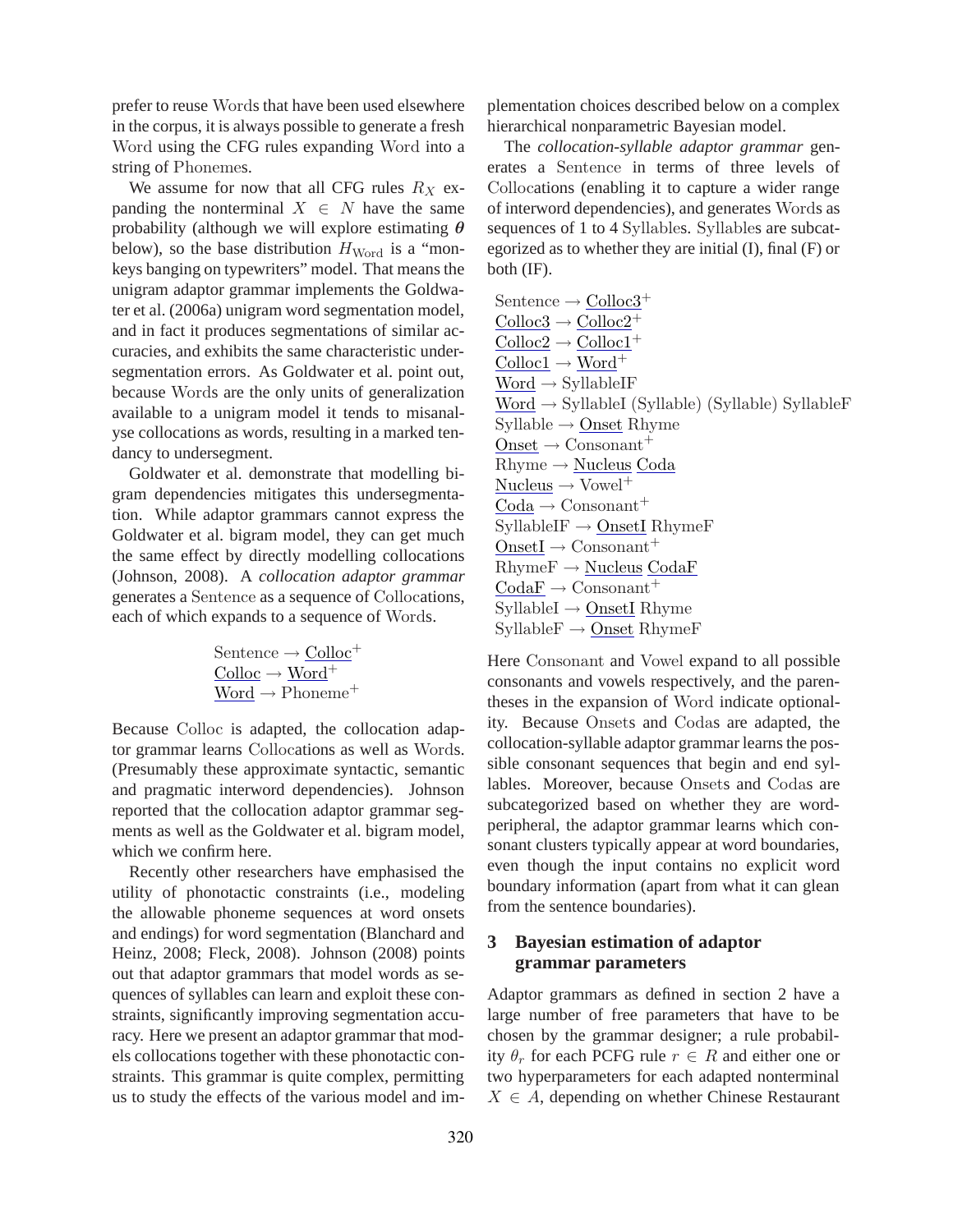or Pitman-Yor Processes are used as adaptors. It's difficult to have intuitions about the appropriate settings for the latter parameters, and finding the optimal values for these parameters by some kind of exhaustive search is usually computationally impractical. Previous work has adopted an expedient such as parameter tying. For example, Johnson (2008) set  $\theta$  by requiring all productions expanding the same nonterminal to have the same probability, and used Chinese Restaurant Process adaptors with tied parameters  $\alpha_X$ , which was set using a grid search.

We now describe two methods of dealing with the large number of parameters in these models that are both more principled and more practical than the approaches described above. First, we can integrate out  $θ$ , and second, we can infer values for the adaptor hyperparameters using sampling. These methods (the latter in particular) make it practical to use Pitman-Yor Process adaptors in complex grammars such as the collocation-syllable adaptor grammar, where it is impractical to try to find optimal parameter values by grid search. As we will show, they also improve segmentation accuracy, sometimes dramatically.

#### **3.1 Integrating out** θ

Johnson et al. (2007a) describe Gibbs samplers for Bayesian inference of PCFG rule probabilities  $\theta$ , and these techniques can be used directly with adaptor grammars as well. Just as in that paper, we place Dirichlet priors on  $\theta$ : here  $\theta_X$  is the subvector of  $\theta$  corresponding to rules expanding nonterminal  $X \in N$ , and  $\beta_X$  is a corresponding vector of positive real numbers specifying the hyperparameters of the corresponding Dirichlet distributions:

$$
P(\boldsymbol{\theta} \mid \boldsymbol{\beta}) = \prod_{X \in N} \text{Dir}(\boldsymbol{\theta}_X \mid \boldsymbol{\beta}_X)
$$

Because the Dirichlet distribution is conjugate to the multinomial distribution, it is possible to integrate out the rule probabilities  $\theta$ , producing the "collapsed" sampler" described in Johnson et al. (2007a).

In our experiments we chose an uniform prior  $\beta_r = 1$  for all rules  $r \in R$ . As Table 1 shows, integrating out  $\theta$  only has a major effect on results when the adaptor hyperparameters themselves are not sampled, and even then it did not have a large effect on the collocation-syllable adaptor grammar. This is not too surprising: because the

Onset, Nucleus and Coda adaptors in this grammar learn the probabilities of these building blocks of words, the phoneme probabilities (which is most of what  $\theta$  encodes) play less important a role.

# **3.2 Slice sampling adaptor hyperparameters**

As far as we know, there are no conjugate priors for the adaptor hyperparameters  $a_X$  or  $b_X$  (which corresponds to  $\alpha_X$  in a Chinese Restaurant Process), so it is not possible to integrate them out as we did with the rule probabilities  $\theta$ . However, it is possible to perform Bayesian inference by putting a prior on them and sampling their values.

Because we have no strong intuitions about the values of these parameters we chose uninformative priors. We chose a uniform  $Beta(1, 1)$  prior on  $a_X$ , and a "vague" Gamma $(10, 0.1)$  prior on  $b_X = \alpha_X$ (MacKay, 2003). (We experimented with other parameters in the Gamma prior, but found no significant difference in performance).

After each Gibbs sweep through the parse trees  $t$ we resampled each of the adaptor parameters from the posterior distribution of the parameter using a slice sampler 10 times. For example, we resample each  $b_X$  from:

$$
P(b_X | t) \propto P(t | b_X) \text{ Gamma}(b_X | 10, 0.1)
$$

Here  $P(t \mid b_X)$  is the likelihood of the current sequence of sample parse trees (we only need the factors that depend on  $b_X$ ) and  $Gamma(b_X | 10, 0.1)$ is the prior. The same formula is used for sampling  $a_X$ , except that the prior is now a flat  $Beta(1, 1)$  distribution.

In general we cannot even compute the normalizing constants for these posterior distributions, so we chose a sampler that does not require this. We use a slice sampler here because it does not require a proposal distribution (Neal, 2003). (We initially tried a Metropolis-Hastings sampler but were unable to find a proposal distribution that had reasonable acceptance ratios for all of our adaptor grammars).

As Table 1 makes clear, sampling the adaptor parameters makes a significant difference, especially on the collocation-syllable adaptor grammar. This is not surprising, as the adaptors in that grammar play many different roles and there is no reason to to expect the optimal values of their parameters to be similar.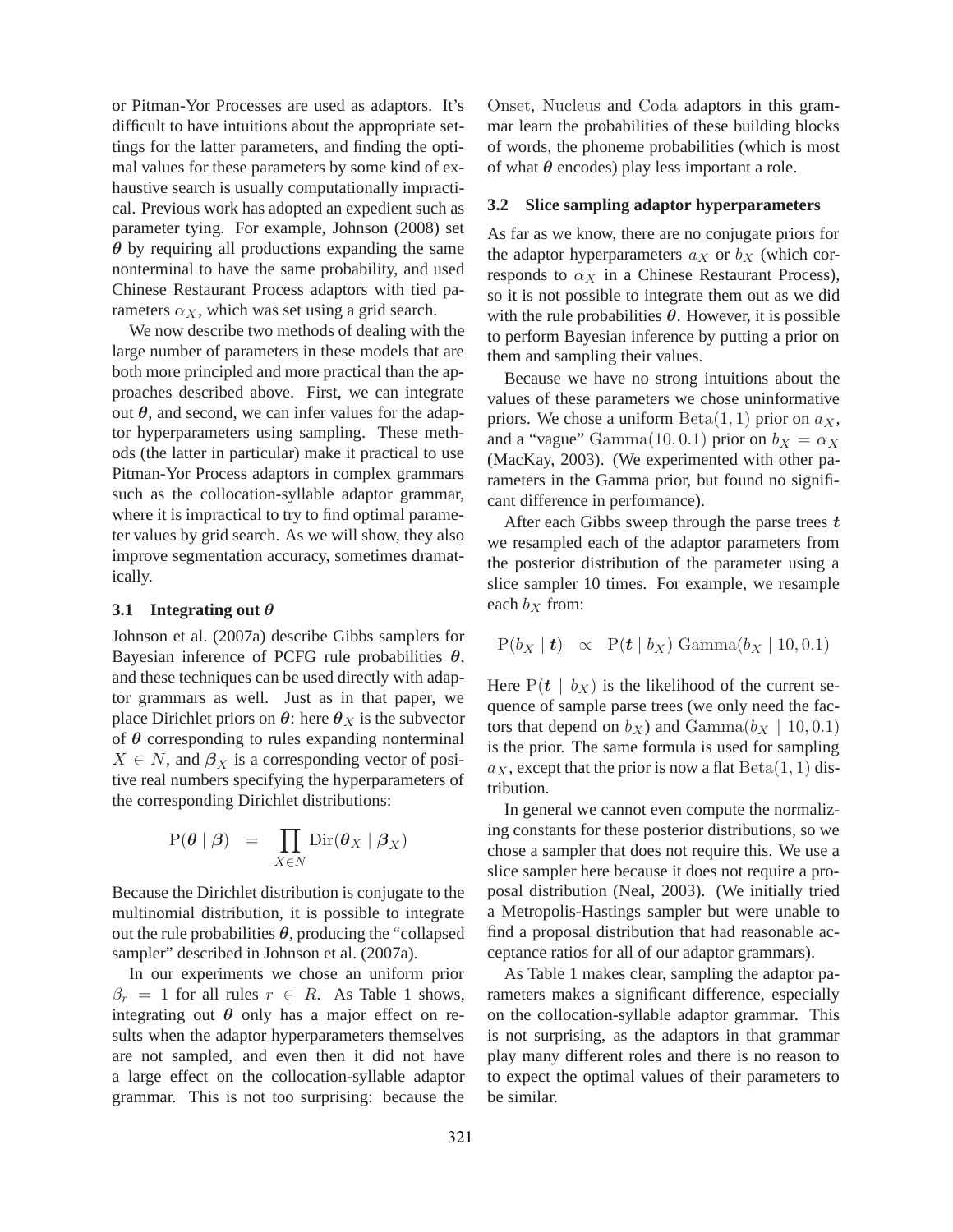| Condition            |                        |                                         |                                            |                | Word token f-scores |                 |               |         |        |            |
|----------------------|------------------------|-----------------------------------------|--------------------------------------------|----------------|---------------------|-----------------|---------------|---------|--------|------------|
|                      |                        |                                         |                                            | Sample average |                     |                 | Max. Marginal |         |        |            |
| Batch initialization | Table label resampling | P<br>$\overline{\text{u}}$<br>Integrate | $b_X$<br>$\vert\vert$<br>Sample $\alpha_X$ | Sample $a_X$   | unigram             | $_{\rm colloc}$ | colloc-syll   | unigram | colloc | colloc-syl |
| $\bullet$            |                        |                                         |                                            |                | 0.55                | 0.74            | 0.85          | 0.56    | 0.76   | 0.87       |
|                      |                        |                                         |                                            |                | 0.55                | 0.72            | 0.84          | 0.56    | 0.74   | 0.84       |
|                      |                        |                                         |                                            |                | 0.55                | 0.72            | 0.78          | 0.57    | 0.75   | 0.78       |
|                      |                        |                                         |                                            |                | 0.54                | 0.66            | 0.75          | 0.56    | 0.69   | 0.76       |
|                      |                        |                                         |                                            |                | 0.54                | 0.70            | 0.87          | 0.56    | 0.74   | 0.88       |
|                      |                        |                                         |                                            |                | 0.55                | 0.42            | 0.54          | 0.57    | 0.51   | 0.55       |
|                      |                        |                                         |                                            |                | 0.74                | 0.83            | 0.88          | 0.81    | 0.86   | 0.89       |
|                      |                        |                                         |                                            |                | 0.75                | 0.43            | 0.74          | 0.80    | 0.56   | 0.82       |
|                      |                        |                                         |                                            |                | 0.71                | 0.41            | 0.76          | 0.77    | 0.49   | 0.82       |
|                      |                        |                                         |                                            |                | 0.71                | 0.73            | 0.87          | 0.77    | 0.75   | 0.88       |

Table 1: Word segmentation accuracy measured by word token f-scores on Brent's version of the Bernstein-Ratner corpus as a function of adaptor grammar, adaptor and estimation procedure. Pitman-Yor Process adaptors were used when  $a_X$  was sampled, otherwise Chinese Restaurant Process adaptors were used. In runs where  $\theta$  was not integrated out it was set uniformly, and all  $\alpha_X = b_X$  were set to 100 they were not sampled.

#### **4 Inference for adaptor grammars**

Johnson et al. (2007b) describe the basic adaptor grammar inference procedure that we use here. That paper leaves unspecified a number of implementation details, which we show can make a crucial difference to segmentation accuracy. The adaptor grammar algorithm is basically a Gibbs sampler of the kind widely used for nonparametric Bayesian inference (Blei et al., 2004; Goldwater et al., 2006b; Goldwater et al., 2006a), so it seems reasonable to expect that at least some of the details discussed below will be relevant to other applications as well.

The inference algorithm maintains a vector  $t =$  $(t_1, \ldots, t_n)$  of sample parses, where  $t_i \in \mathcal{T}_S$  is a parse for the *i*th sentence  $w_i$ . It repeatedly chooses a sentence  $w_i$  at random and resamples the parse tree  $t_i$  for  $w_i$  from  $P(t_i | t_{-i}, w_i)$ , i.e., conditioned on  $w_i$ and the parses t−<sup>i</sup> of all sentences *except* w<sup>i</sup> .

# **4.1 Maximum marginal decoding**

Sampling algorithms like ours produce a stream of samples from the posterior distribution over parses of the training data. It is standard to take the output of the algorithm to be the last sample produced, and evaluate those parses. In some other applications of nonparametric Bayesian inference involving latent structure (e.g., clustering) it is difficult to usefully exploit multiple samples, but that is not the case here.

In *maximum marginal decoding* we map each sample parse tree  $t$  onto its corresponding word segmentation s, marginalizing out irrelevant detail in t. (For example, the collocation-syllable adaptor grammar contains a syllabification and collocational structure that is irrelevant for word segmentation). Given a set of sample parse trees for a sentence we compute the set of corresponding word segmentations, and return the one that occurs most frequently (this is a sampling approximation to the maximum probability marginal structure).

For each setting in the experiments described in Table 1 we ran 8 samplers for 2,000 iterations (i.e., passes through the training data), and kept the sample parse trees from every 10th iteration after iteration 1000, resulting in 800 sample parses for every sentence. (An examination of the posterior probabilities suggests that all of the samplers using batch initialization and table label resampling had "burnt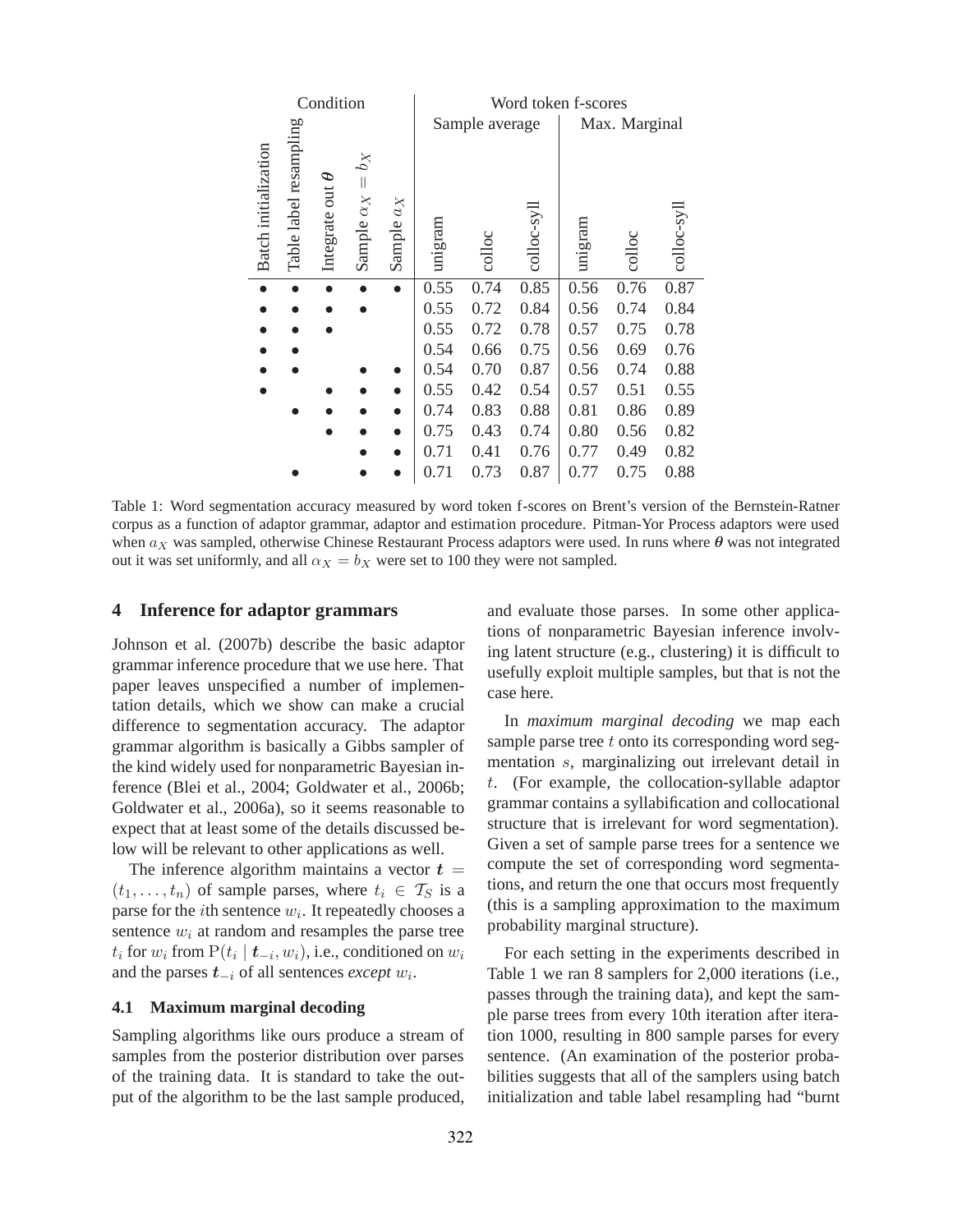

Figure 1: Negative log posterior probability (lower is better) as a function of iteration for 24 runs of the collocation adaptor grammar samplers with Pitman-Yor adaptors. The upper 8 runs use batch initialization but no table label resampling, the middle 8 runs use incremental initialization and table label resampling, while the lower 8 runs use batch initialization and table label resampling.

in" by iteration 1000). We evaluated the word token f-score of the most frequent marginal word segmentation, and compared that to average of the word token f-score for the 800 samples, which is also reported in Table 1. For each grammar and setting we tried, the maximum marginal segmentation was better than the sample average, sometimes by a large margin. Given its simplicity, this suggests that maximum marginal decoding is probably worth trying when applicable.

#### **4.2 Batch initialization**

The Gibbs sampling algorithm is initialized with a set of sample parses  $t$  for each sentence in the training data. While the fundamental theorem of Markov Chain Monte Carlo guarantees that eventually samples will converge to the posterior distribution, it says nothing about how long the "burn in" phase might last (Robert and Casella, 2004). In practice initialization can make a huge difference to the performance of Gibbs samplers (just as it can with other unsupervised estimation procedures such as Expectation Maximization).

There are many different ways in which we could generate the initial trees  $t$ ; we only study two of the obvious methods here. *Batch initialization* assigns every sentence a random parse tree in parallel. In more detail, the initial parse tree  $t_i$  for sentence  $w_i$ 

is sampled from  $P(t | w_i, G')$ , where  $G'$  is the PCFG obtained from the adaptor grammar by ignoring its last two components  $A$  and  $C$  (i.e., the adapted nonterminals and their adaptors), and seated at a new table. This means that in batch initialization each initial parse tree is randomly generated without any adaptation at all.

*Incremental initialization* assigns the initial parse trees  $t_i$  to sentences  $w_i$  in order, updating the adaptor grammar as it goes. That is,  $t_i$  is sampled from  $P(t |$  $w_i, t_1, \ldots, t_{i-1}$ ). This is easy to do in the context of Gibbs sampling, since this distribution is a minor variant of the distribution  $P(t_i | t_{-i}, w_i)$  used during Gibbs sampling itself.

Incremental initialization is greedier than batch initialization, and produces initial sample trees with much higher probability. As Table 1 shows, across all grammars and conditions after 2,000 iterations incremental initialization produces samples with much better word segmentation token f-score than does batch initialization, with the largest improvement on the unigram adaptor grammar.

However, incremental initialization results in sample parses with lower posterior probability for the unigram and collocation adaptor grammars (but not for the collocation-syllable adaptor grammar). Figure 1 plots the posterior probabilities of the sample trees  $t$  at each iteration for the collocation adaptor grammar, showing that even after 2,000 iterations incremental initialization results in trees that are much less likely than those produced by batch initialization. It seems that with incremental initialization the Gibbs sampler gets stuck in a local optimum which it is extremely unlikely to move away from.

It is interesting that incremental initialization results in more accurate word segmentation, even though the trees it produces have lower posterior probability. This seems to be because the most probable analyses produced by the unigram and, to a lesser extent, the collocation adaptor grammars tend to undersegment. Incremental initialization greedily searches for common substrings, and because such substrings are more likely to be short rather than long, it tends to produce analyses with shorter words than batch initialization does. Goldwater et al. (2006a) show that Brent's incremental segmentation algorithm (Brent, 1999) has a similar property.

We favor batch initialization because we are in-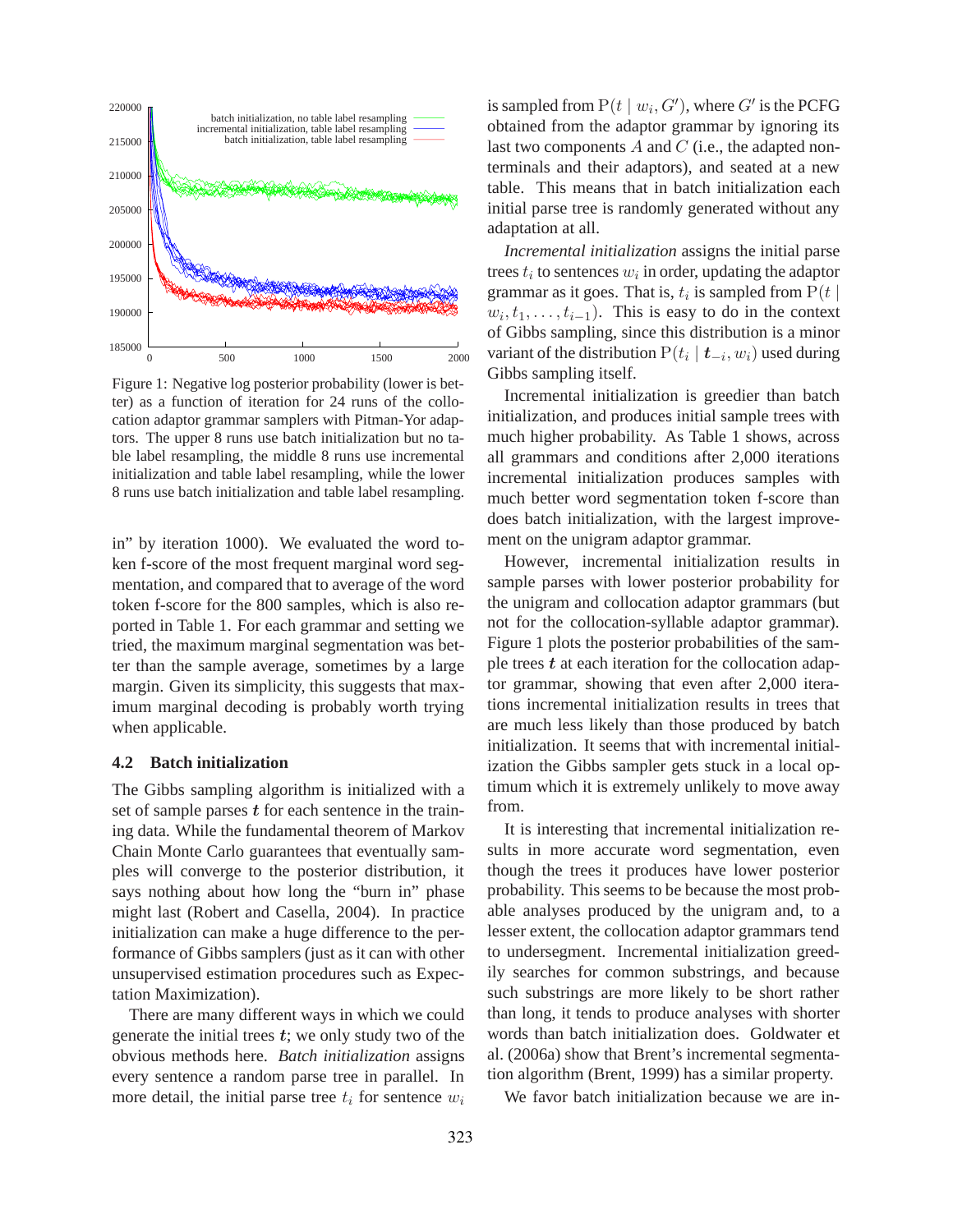terested in understanding the properties of our models (expressed here as adaptor grammars), and batch initialization does a better job of finding the most probable analyses under these models. However, it might be possible to justify incremental initialization as (say) cognitively more plausible.

# **4.3 Table label resampling**

Unlike the previous two implementation choices which apply to a broad range of algorithms, table label resampling is a specialized kind of Gibbs step for adaptor grammars and similar hierarchical models that is designed to improve mobility. The adaptor grammar algorithm described in Johnson et al. (2007b) repeatedly resamples parses for the *sentences* of the training data. However, the adaptor grammar sampler itself maintains of a hierarchy of Chinese Restaurant Processes or Pitman-Yor Processes, one per adapted nonterminal  $X \in A$ , that cache subtrees from  $T_X$ . In general each of these subtrees will occur many times in the parses for the training data sentences. Table label resampling resamples the trees in these adaptors (i.e., the table labels, to use the restaurant metaphor), potentially changing the analysis of many sentences at once. For example, each Collocation in the collocation adaptor grammar can occur in many Sentences, and each Word can occur in many Collocations. Resampling a single Collocation can change the way it is analysed into Words, thus changing the analysis of all of the Sentences containing that Collocation.

*Table label resampling* is an additional resampling step performed after each Gibbs sweep through the training data in which we resample the parse trees labeling the tables in the adaptor for each  $X \in A$ . Specifically, if the adaptor  $C_X$  for  $X \in A$ currently contains  $m$  tables labeled with the trees  $t = (t_1, \ldots, t_m)$  then table label resampling replaces each  $t_j$ ,  $j \in 1, \ldots, m$  in turn with a tree sampled from  $P(t | t_{-i}, w_i)$ , where  $w_i$  is the terminal yield of  $t_i$ . (Within each adaptor we actually resample all of the trees  $t$  in a randomly chosen order).

Table label resampling is a kind of Gibbs sweep, but at a higher level in the Bayesian hierarchy than the standard Gibbs sweep. It's easy to show that table label resampling preserves detailed balance for the adaptor grammars presented in this paper, so interposing table label resampling steps with the standard Gibbs steps also preserves detailed balance.

We expect table label resampling to have the greatest impact on models with a rich hierarchical structure, and the experimental results in Table 1 confirm this. The unigram adaptor grammar does not involve nested adapted nonterminals, so we would not expect table label resampling to have any effect on its analyses. On the other hand, the collocation-syllable adaptor grammar involves a rich hierarchical structure, and in fact without table label resampling our sampler did not burn in or mix within 2,000 iterations. As Figure 1 shows, table label resampling produces parses with higher posterior probability, and Table 1 shows that table label resampling makes a significant difference in the word segmentation f-score of the collocation and collocation-syllable adaptor grammars.

# **5 Conclusion**

This paper has examined adaptor grammar inference procedures and their effect on the word segmentation problem. Some of the techniques investigated here, such as batch versus incremental initialization, are quite general and may be applicable to a wide range of other algorithms, but some of the other techniques, such as table label resampling, are specialized to nonparametric hierarchical Bayesian inference. We've shown that sampling adaptor hyperparameters is feasible, and demonstrated that this improves word segmentation accuracy of the collocation-syllable adaptor grammar by almost 10%, corresponding to an error reduction of over 35% compared to the best results presented in Johnson (2008). We also described and investigated table label resampling, which dramatically improves the effectiveness of Gibbs sampling estimators for complex adaptor grammars, and makes it possible to work with adaptor grammars with complex hierarchical structure.

# **Acknowledgments**

We thank Erik Sudderth for suggesting sampling the Pitman-Yor hyperparameters and the ACL reviewers for their insightful comments. This research was funded by NSF awards 0544127 and 0631667 to Mark Johnson.